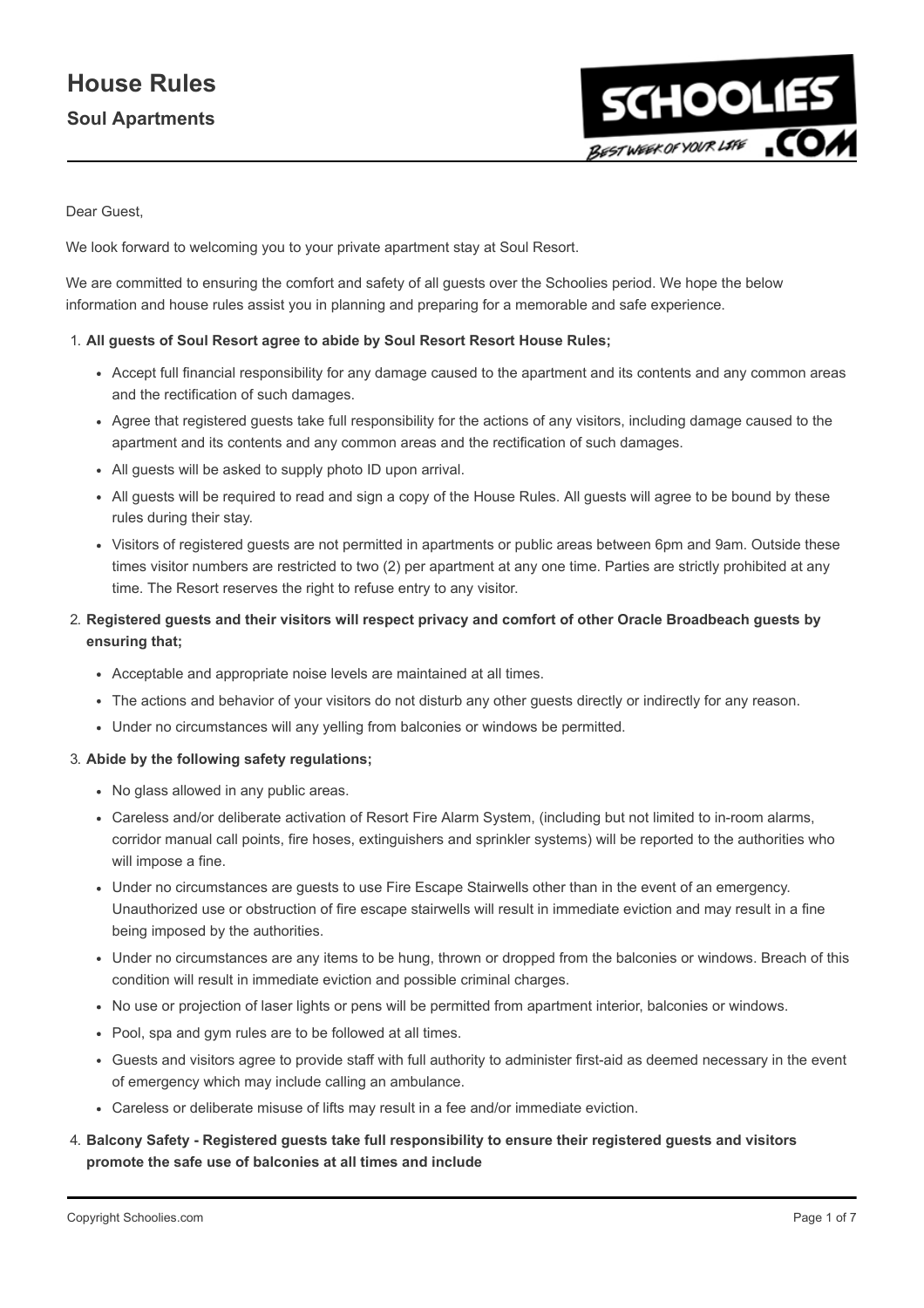## Soul Apartments



- NO climbing or hanging from balconies or windows
- NO items to be hung, thrown or dropped from the balconies or windows
- NO parties or large gatherings to be held on balconies
- NO glassware
- NO overcrowding
- NO signs to be hung or displayed from the balconies or windows
- No nudity permitted in public view or from balconies

#### 5. The Resort is an unlicensed premise and abides by all statutory obligations outlined in the Liquor Act. This will include, but not be limited to the following conditions:

- Alcohol will be confiscated from anyone less than 18 years of age. This will include alcohol being provided to guests or visitors who are under the age of 18 year of age, or alcohol being consumed in common areas.
- No alcohol is to be consumed in any common area including, corridors, the lobby, lifts or around an recreational area.
- The consumption of illegal substances (which includes alcohol for those under the age of 18 years of age) is not permitted under any circumstances anywhere on the Resort.

#### 6. Maintenance of original condition of Oracle Broadbeach asset;

- All guests agree to ensure the allocated apartment is returned in the same condition as at time of initial occupation. In the event this is not the case the registered guests will bear the expense of appropriate rectification as deemed reasonable by Soul Resort.
- Any damage or breakages MUST be reported immediately.
- Apartments may be checked, therefore apartments are expected to be kept tidy and presentable at all times.
- Upon departure, please note charges will apply for lost keys, re barreling or unreturned keys.
- An additional call out fee maybe charged, if you are locked out of your apartment.
- Crockery, utensils and furniture must NOT be taken from one apartment to another.
- All rooms are fully self-contained apartments and do not include daily servicing. Toilet rolls and towels will not be replenished/replaced during your stay.
- Bath towels and linen has been supplied, this does not include swimming towels. Refresh of towels and linen will not be provided.
- Housekeeping services will incur a mandatory additional charge.
- Regular inspections may be conducted to ensure the condition of the room and furnishings are in a fit state for the comfort and security of our guests. Management, staff and/or Security reserve the right to enter rooms, at its discretion, without notice.
- To avoid additional cleaning charges on check out, all guests are required to keep and leave the room in a good condition and, on check-out remove all rubbish and ensure all dishes are washed and put away.

#### 7. Check in

- Check in time on day of arrival will usually be from 2.00pm, but will be confirmed in your travel documents
- Access to allotted room will under no circumstances be allowed until all registered guests have signed, understood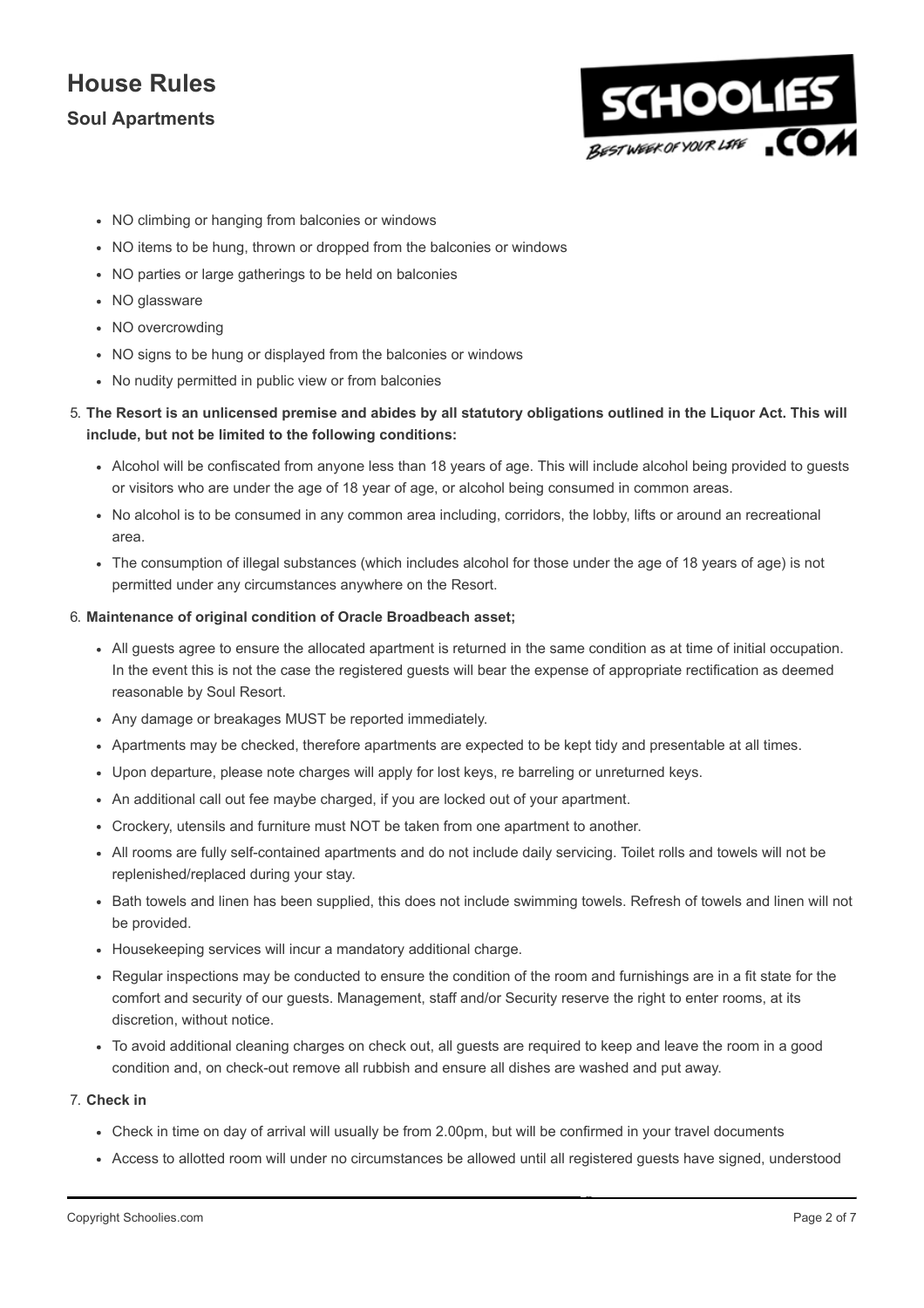### Soul Apartments



and agreed to all the House Rules.

No room changing or luggage storing facilities will be offered to guests.

#### 8. Check-Out

- Check-out time on the day of departure will be advised at time of check in or in your travel documents and will be no later than 10.00am.
- To avoid additional cleaning charges on check out, all guests are required to keep and leave the Residence in a good condition and, on check-out remove all rubbish and ensure all dishes are washed and put away.
- Please ensure that the keys are returned. Failure to return keys will result in a lost key charge.
- All bond refunds are processed through Schoolies.com, you will be able to apply for your bond refund no later than 10 business days after departure through the Schoolies.com website.

#### 9. Party and Alcohol Consumption Policy - NO PARTIES ON THE PREMISE.

- Soul Resort has zero tolerance policy on parties being held in the apartments. A party being defined as:
- Any situation where the maximum number of guests allowed per apartment is exceeded.
- Any situation where the noise level from the apartment is deemed too high thereby disturbing other hotel guests and/or the apartment residents.
- Any situation whereby excessive traffic to/from the apartment is identified.
- Any situation where it is deemed that intoxication is occurring.
- Any situation where it is identified that excessive alcohol is present.
- In the event that any apartment/guest is identified as having a party, the hotel reserves the right to immediately request all occupants of the apartment up to, and including, the guest who has registered for the apartment to vacate the premises.
- In the event that an eviction does occur, the accommodation is non refundable. In addition the registered quests will be required to settle the account prior to departure for any expense resulting from additional cleaning of the apartment, replacement of any furniture/fixture/fitting breakage, as well as for any required repairs.

#### 10. ALCOHOL ON THE PREMISE

- Soul Resort does not allow for excessive levels of alcohol to be brought on to the premises.
- Excessive amounts of alcohol being defined as:
- Cases/slabs/cartons of beer etc
- Multiple bottles/cases of spirits/wine
- In the event that a registered guest, or any persons associated with that guest, are identified as bringing excessive amounts of alcohol on to the hotel property that person will be requested to either relinquish the alcohol to the hotel. It will be stored in safekeeping for their retrieval on departure, or alternatively for the alcohol to be permanently removed off the premises.
- If at any stage should a person be deemed in breach of this policy, and refuse to abide by the hotel requests, than the person/s will be requested to leave the premises.

#### 11. ADDITIONAL ACTIONS THAT MAY RESULT IN EVICTION

The managing agent, resort staff and/or Security reserve the right to immediately evict any guest, visitor or member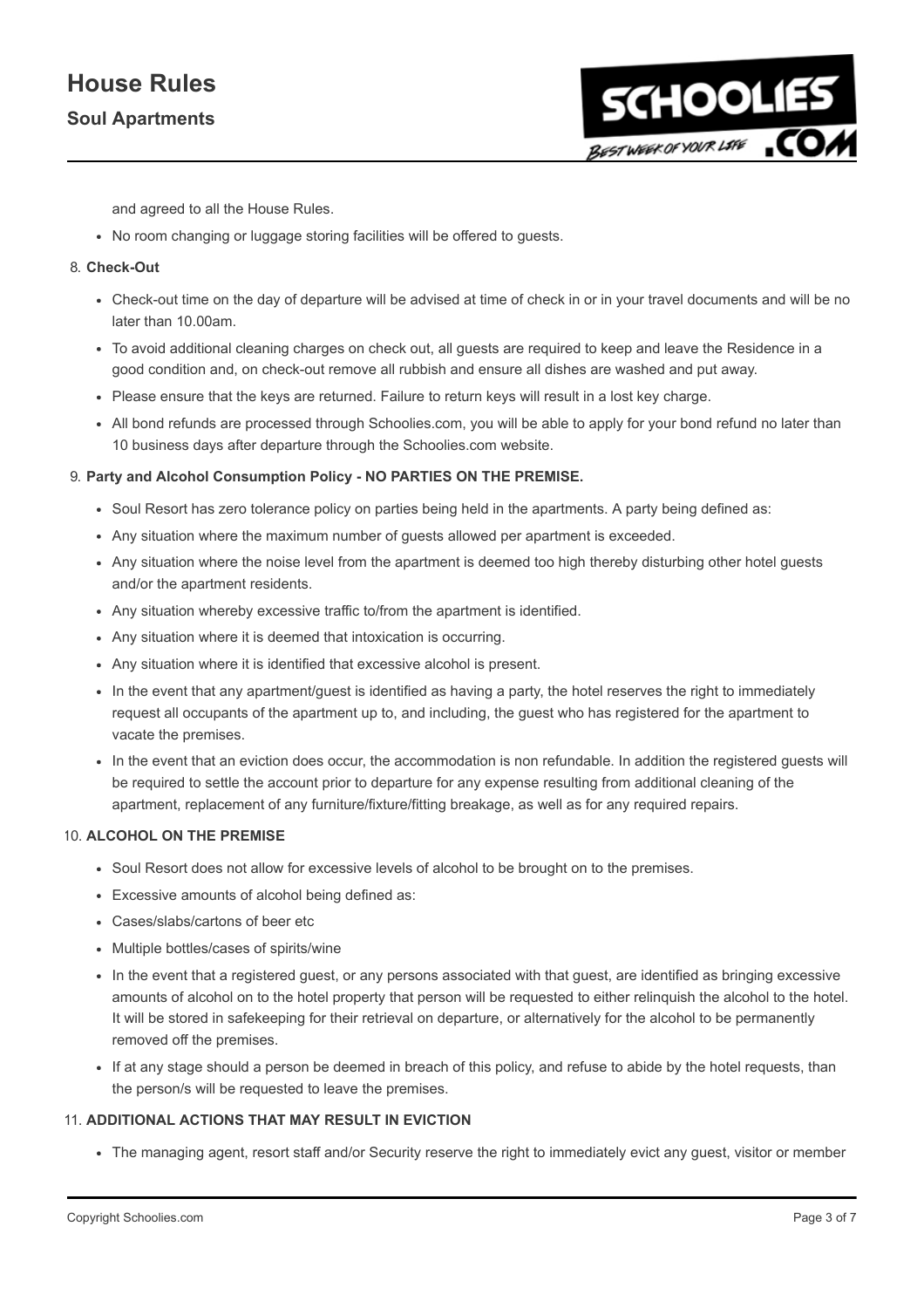## Soul Apartments



of the public for the following reasons, but not limited to:

- Intoxication and/or unsavory/lewd behavior
- The throwing of objects over balconies
- Willful damage to the apartment and/or common property
- Physical or verbal assault/abuse on any Mantra staff, other guests, apartment residents, members of the public on the premises
- Any behavior deemed as a potential safety threat to others
- Any breach of the alcohol or party policies
- Any incident for which the police are required to attend

#### 12. CONSEQUENCE OF EVICTION

- In the event that any person requested to vacate the hotel premises fails to adhere to this request, the police will be called which may result in further action being taken against the person/s in question.
- The following special Bond conditions apply for bookings at Soul Resort.
- Schoolies.com will hold your bond as security against any additional expenses you incur, and any damage or breakages you cause during your stay. Your bond will only be refunded:
- After the managing agent has confirmed that you have incurred no additional expenses and have not caused any damage or breakages.
- It is understood by way of signing this document that the guest and their legal guardian acknowledge, understand and agree to all the managing agent House Rules as outlined in the above document. The managing agent reserves complete discretion when interpreting and implementing the House Rules for the purpose of protecting its assets and the safety and comfort of all Oracle Broadbeach guests and occupiers. It is further understood that breach of Soul Resort House Rules will result in immediate eviction with 100% cancellation charges for remaining nights. The managing agent reserves the right to refuse accommodation to any arrival, which does not comply with these conditions, or remove during the stay anyone that does not comply with the conditions.

#### 13. Additional Information

- Access to apartment will not be permitted without this signed copy of the House Rules by 'EACH' occupant of room and their legal guardian.
- Please make sure that your friends and family are aware of your contact details including your room number, and your mobile number.
- No item of any kind is to be thrown or dropped from any balcony, door or window. Any person disregarding this rule will be removed from the premises immediately.
- Do not shout from doors, balconies or windows. Always remember that you are responsible for any visitor's actions, be it in reception or in your apartment.
- Fire Exit Doors are only to be used in an emergency, doors must remain closed at all times as this assists the automated smoke ventilation system. Do not interfere with fire safety equipment at any time. A call out fee of approximately \$1,100.00 will apply from Qld Fire should you interfere with Fire Exit Doors or equipment, or should you or the occupants of your apartment set off the Resort Fire Alarm System.
- All breakages, damage, stained carpets or thefts from units will be deducted from rental bonds. Please report any incidents to the managing as soon as possible, accidents do happen so ensure you assist our staff by reporting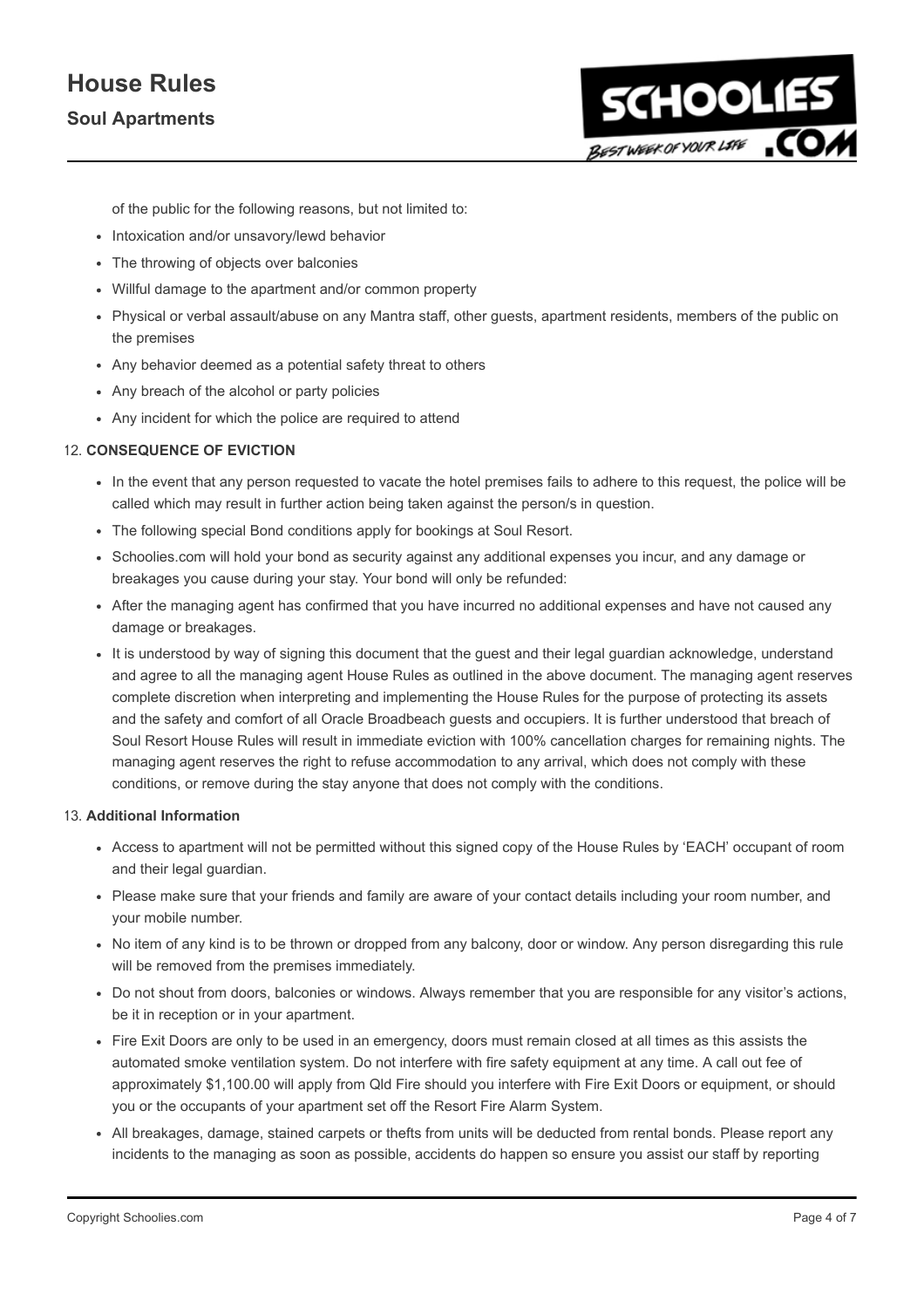## Soul Apartments



these promptly.

- All rubbish should be removed from apartments every day and placed in the designated rubbish areas. Please remember that any housekeeping services over and above standard procedure will incur a mandatory additional charge
- No unregistered guests (persons not staying at the Resort) are allowed to access the Resort Pool and other facilities at any time. All guests entering the Pool Gate must have their Schoolies ID visible.
- Glass or alcohol is not permitted inside the pool area at any time. Any person disregarding this rule will be removed from the premises immediately.
- No glass bottles are to be brought into the building at any time. If we find any glass bottles they will be confiscated and returned to their owner on departure.
- Government regulations dictate that smoking is not permitted in any internal common areas and Building By-Laws dictate that smoking is not permitted inside any apartment.
- Remember the rights of others. Please do not have loud music, loud TV's or make any other noise that is likely to disturb the enjoyment of other guests within the building. After 9.00pm NO noise is to be audible from any apartment. Management reserves the right to engage Security to attend to the apartment at any time if noise complaints are received from other guests of the Resort.
- Please remember to lock all doors and windows when you are not in the apartment. Management reserves the right to enter your apartment to secure doors and windows in the event of adverse weather conditions.
- You are advised not to bring any guests into the building between the hours of 6:00 pm and 9:00 am. Outside these hours you are required not to have more that two (2) guests in your apartment at any one time. Management reserves the right at any time to stop visitation within the property and to enter your apartment to check for total occupants, as excess occupants will contravene the Qld Fire & Rescue Services limits placed on total occupants at your Resort.
- Any unregistered guests found in the building between 6.00 pm and 9.00 am will be escorted off the premise immediately.
- Please keep the apartment in good order. Remember, it will be thoroughly inspected on your departure.
- Please remember to keep your Schoolies ID and Resort access key, or key card with you at all times when outside of your apartment. All Registered Guests must also have a Schoolies ID to access the Resort and/or your apartment.
- Firearms, drugs or weapons, fighting of any kind and theft will be reported to the police immediately.
- Please note that House Rules are subject to change at any time without notice and should be read in conjunction with the terms and conditions www.schoolies.com/terms
- By agreeing to abide by the House Rules above you will assist management and staff in providing great facilities for a memorable Schoolies holiday.
- Always remember, if you need assistance of any kind, we are here to help.
- All rooms at Oracle Broadbeach are privately owned. Owners can choose to manage their rooms in a variety of ways including via the onsite management, via a 3rd party agency and/or independently.
- Procedures for check in, key collection, check out and contact procedures during your stay will vary depending on how the individual room that you are allocated is managed.
- Schoolies.com will advise you in your travel documents, which are issued 7-14 days prior to arrival, of the check in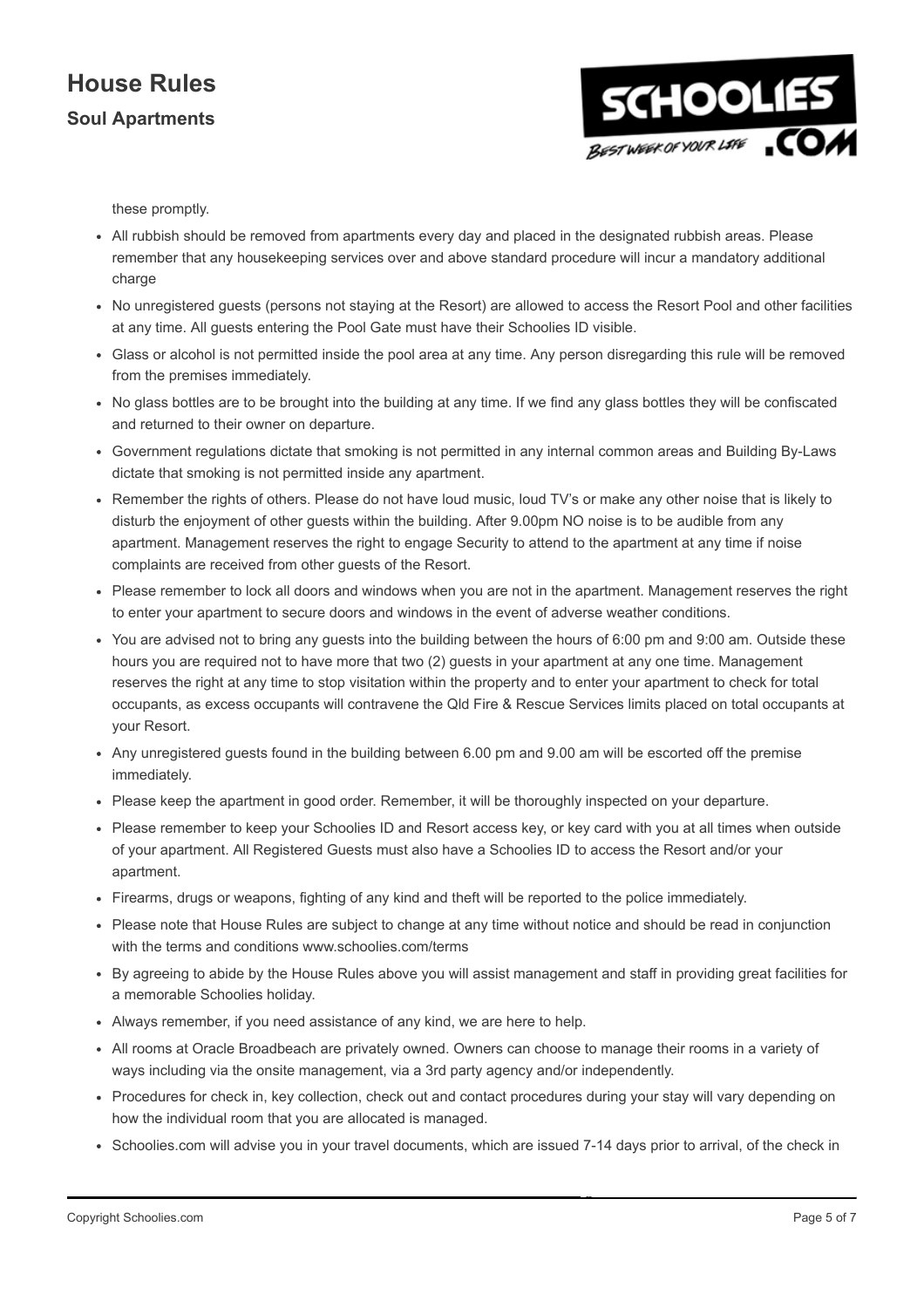

and out procedures for your room and will provide you with contact details for any queries during your stay.

Please note that furniture, layout, facilities, services available and number of keys provided in rooms may vary. All rooms include the minimum facilities listed.

#### 14. Be Covid Safe During Schoolies

- During Schoolies, we encourage you to maintain all methods that help keep you COVID Safe including:
- Maintain physical distancing
- Wear a mask when unable to physically distance
- Maintain good hand hygiene
- Check-in using the Qld App for effective contact tracing
- COVID-19 restrictions and advice may change, for the most updated information visit: https://www.qld.gov.au/health/conditions/health-alerts